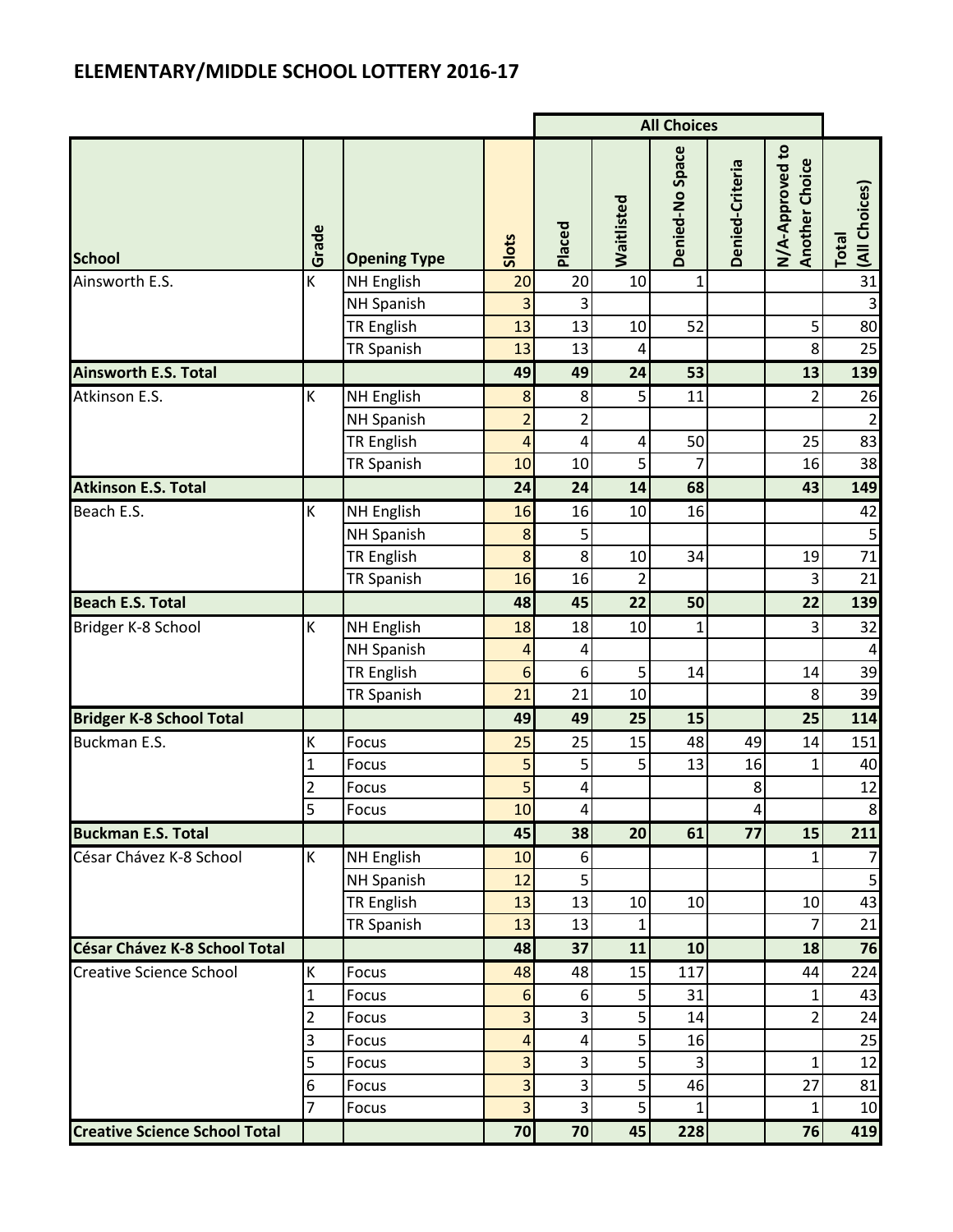| <b>School</b>                    | Grade        | <b>Opening Type</b>   | Slots            | Placed                  | Waitlisted              | Denied-No Space | Denied-Criteria | N/A-Approved to<br><b>Another Choice</b> | (All Choices)<br>Total  |
|----------------------------------|--------------|-----------------------|------------------|-------------------------|-------------------------|-----------------|-----------------|------------------------------------------|-------------------------|
| DaVinci Arts M.S.                | 6            | Focus                 | 150              | 150                     | 25                      | 249             | 32              | 11                                       | 467                     |
|                                  | 7            | Focus                 | 5                | 5                       | 10                      | 27              | $\mathsf{g}$    |                                          | 51                      |
| DaVinci Arts M.S. Total          |              |                       | 155              | 155                     | 35                      | 276             | 41              | 11                                       | 518                     |
| James John E.S.                  | K            | <b>NH English</b>     | 12               | 12                      | $\overline{3}$          |                 |                 | $\mathbf{1}$                             | 16                      |
|                                  |              | <b>NH Spanish</b>     | 13               | 12                      |                         |                 |                 |                                          | 12                      |
| James John E.S. Total            |              |                       | 25               | 24                      | 3                       |                 |                 | $\mathbf{1}$                             | 28                      |
| Kelly E.S.                       | K            | Native English        | 24               | 11                      |                         |                 |                 | 7                                        | 18                      |
|                                  |              | Native Russian        | 24               | 9                       |                         |                 |                 |                                          | $\overline{9}$          |
| <b>Kelly E.S. Total</b>          |              |                       | 48               | 20                      |                         |                 |                 | $\overline{\mathbf{z}}$                  | 27                      |
| King PK-8 School                 | K            | Albina Head Start     | 15               | 15                      |                         |                 |                 |                                          | 15                      |
|                                  |              | <b>Native Chinese</b> | 8                | 7                       |                         |                 |                 |                                          | $\overline{7}$          |
|                                  |              | NH & Transfer         | 10               | 10                      | 10                      | 10              |                 | $\overline{7}$                           | $\overline{37}$         |
|                                  |              | Siblings & Current    | 15               | 15                      |                         |                 |                 |                                          | 15                      |
| King PK-8 School Total           |              |                       | 48               | 47                      | 10                      | 10              |                 | $\overline{\mathbf{z}}$                  | 74                      |
| Lent K-8 School                  | K            | NH English            | 3                | 3                       | $\overline{a}$          |                 |                 | $\mathbf{1}$                             | $\bf 8$                 |
|                                  |              | <b>NH Spanish</b>     | $\overline{9}$   | $\overline{2}$          |                         |                 |                 |                                          | $\overline{2}$          |
|                                  |              | <b>TR English</b>     | $\boldsymbol{9}$ | 10                      | $\overline{c}$          |                 |                 | $\overline{4}$                           | 17                      |
|                                  |              | <b>TR Spanish</b>     | 3                | 3                       | 5                       | 2               |                 | 8                                        | 18                      |
| <b>Lent K-8 School Total</b>     |              |                       | 24               | 18                      | 12                      | $\mathbf{2}$    |                 | 13                                       | 45                      |
| Odyssey K-8 Program              | Κ            | Focus                 | 25               | 25                      | 15                      | $\overline{9}$  | 13              | $\mathbf{1}$                             | 63                      |
|                                  | 1            | Focus                 | $\overline{2}$   | $\overline{2}$          | $\overline{2}$          | 14              | 9               |                                          | 27                      |
|                                  |              | Focus                 | $\overline{2}$   | $\overline{2}$          | $\overline{2}$          | 6               | 8               |                                          | 18                      |
|                                  | 3            | Focus                 | $\mathbf{1}$     | $\overline{1}$          | $\overline{2}$          | 4               | $\overline{7}$  |                                          | 14                      |
|                                  | 4            | Focus                 | $\overline{2}$   | $\overline{\mathbf{c}}$ | $\overline{\mathbf{c}}$ | 5               | 10              |                                          | 19                      |
|                                  | $\mathbf{r}$ | Focus                 | $\overline{2}$   | $\overline{\mathbf{c}}$ | $\overline{2}$          |                 | $\mathbf{a}$    |                                          | $\overline{7}$          |
|                                  | 6            | Focus                 | 3                | 3                       | $\overline{\mathbf{c}}$ |                 | 7               | $\overline{2}$                           | 14                      |
|                                  | 7            | Focus                 | $\overline{2}$   | $\overline{2}$          |                         |                 | $\overline{2}$  |                                          | $\overline{4}$          |
| <b>Odyssey K-8 Program Total</b> |              |                       | 39               | 39                      | 27                      | 38              | 59              | $\vert$ 3                                | 166                     |
| <b>Richmond School</b>           | Κ            | Native English        | 86               | 86                      | 15                      | 44              |                 | 12                                       | 157                     |
|                                  |              | Native Japanese       | 26               | 26                      |                         |                 |                 |                                          | 26                      |
| <b>Richmond School Total</b>     |              |                       | 112              | 112                     | 15                      | 44              |                 | 12                                       | 183                     |
| Rigler E.S.                      | K            | NH English            | 36               | 11                      |                         |                 |                 | $\vert$ 3                                | 14                      |
|                                  |              | TR Spanish            | 36               | 20                      |                         |                 |                 |                                          | 20                      |
| <b>Rigler E.S. Total</b>         |              |                       | 72               | 31                      |                         |                 |                 | $\overline{\mathbf{3}}$                  | 34                      |
| Roseway Heights K-8 School       | К            | Native English        | 24               | 10                      |                         |                 |                 | 9                                        | 19                      |
|                                  |              | Native Vietnamese     | 24               | 18                      |                         |                 |                 |                                          | 18                      |
| Roseway Heights K-8 School Total |              |                       | 48               | 28                      |                         |                 |                 | 9                                        | 37                      |
| Scott K-8 School                 | К            | NH English            | 24               | 19                      |                         |                 |                 | 1                                        | 20                      |
|                                  |              | NH Spanish            | 24               | 7                       |                         |                 |                 |                                          | $\overline{\mathbf{z}}$ |
| <b>Scott K-8 School Total</b>    |              |                       | 48               | 26                      |                         |                 |                 | $\mathbf{1}$                             | 27                      |